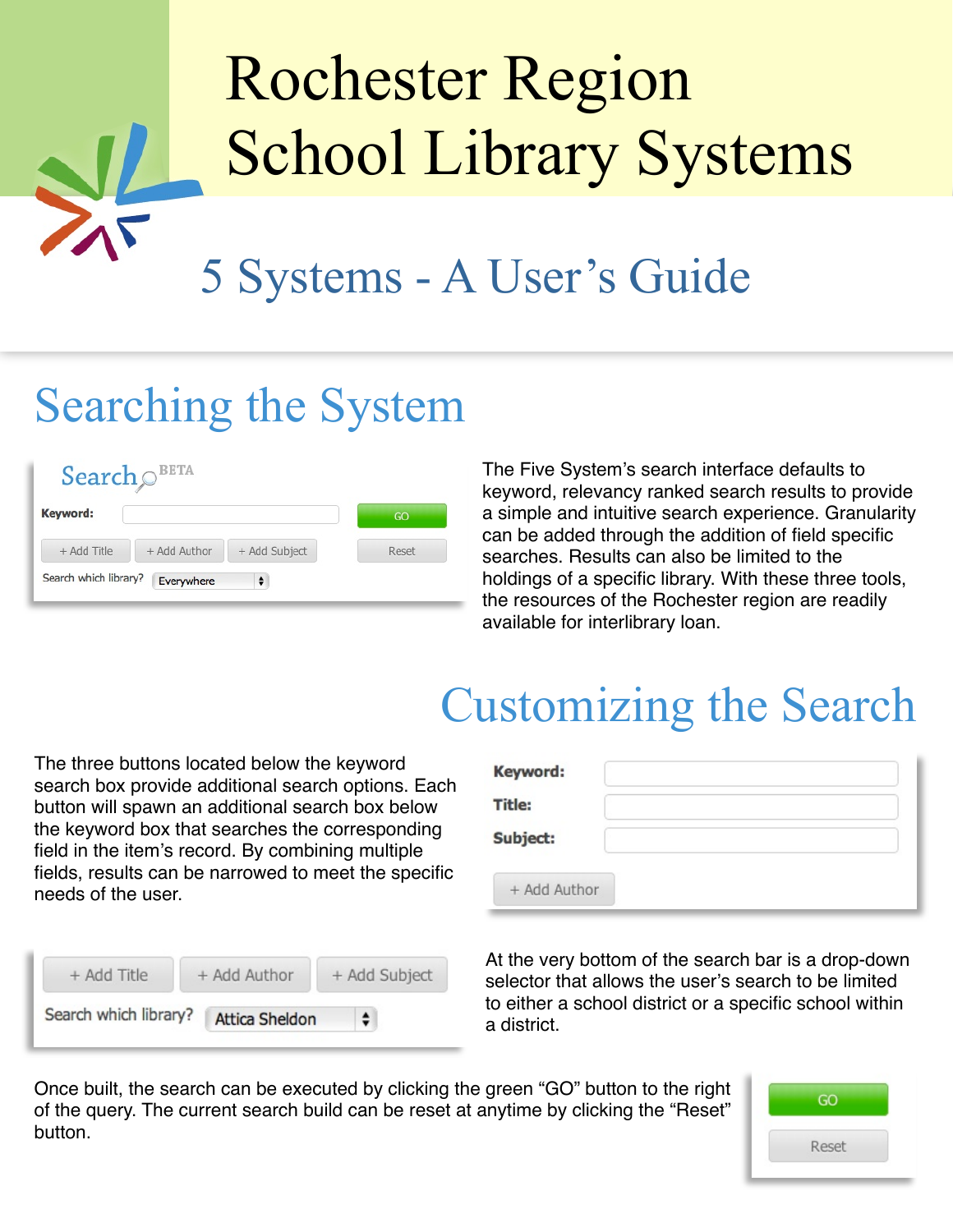## The Search Results



A search of the catalog will bring up the top 300 results of the query. Each individual result will feature the most vital bibliographic information including: title; author; a brief summary; the latest copyright; the number of copies available across all five systems; the full call number and the most common subjects in the cataloging records.

The title, when clicked, will bring up a detailed view of the item. Additionally, each subject listed is clickable and will initiate a subject search for the term selected. A shortened version of the call number is featured prominently in a grey block set off to the left of the cover image. A quick request button is available to expedite the ILL process in instances where the title is the most important aspect of the request and not a specific edition or printing.

## Customizing the Search Results

You can further refine your search results by selecting the associated facets listed in the left sidebar. Facets are grouped together by type and can be combined together to further narrow the search results, with each facet being combined using "AND" Boolean logic.

When a facet has been applied it will turn from orange to black and is no longer clickable. The example to the left has narrowed a search set down to display only "Books" that have "Fiction" and "Monkeys" as subject terms.

The number in parenthesis next to a term reflects the number of results that will be shown if a particular facet is added. Referring to the same example, you can see that the currently selected facets have limited the results to 170 items. By selecting "Rey, Margret" the results will be narrowed down to 58 items.

Previously selected facets can be removed by clicking the back arrow in the browser window.

#### **Limit Results**

• View All Results

#### **Limit by Format**

- Book (170)
- Sound Recording (8)

#### **Limit by Author**

- Rey, Margret, (58)
- Rey, H. A, (32)
- · Christelow, Eileen, (9) · Curious George
- (television Program),  $(4)$ • Rey, H. A. (hans
- Augusto), 1898-, (4)

#### **Limit by Subject**

- Monkeys (170)
- $\bullet$  Fiction (170) • Curious George
	- (fictitious Character)  $(45)$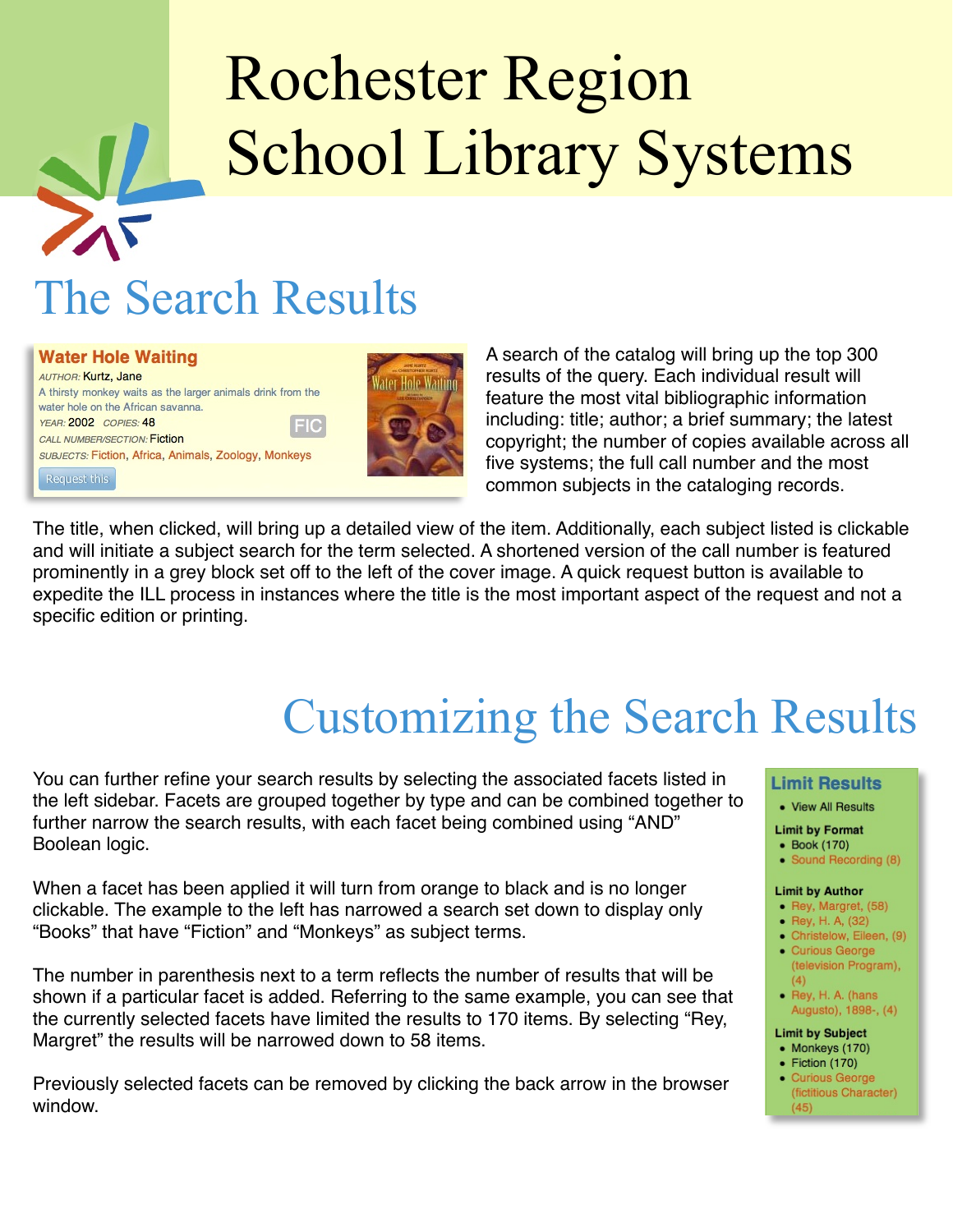### Sorting the Search Results

#### **Sort Results**

- Relevancy
- $-$  Title
- Author
- Year • Call Number

By default, the search results are sorted by relevancy ranking with the *most likely* results listed first. The results can be reorganized to be listed in order by: title, author, year of publication or call number by selecting the appropriate sorting criteria in the left sidebar. As with facets, the currently selected sorting criteria will be shown black. Unlike facets, only one sort criteria can be applied at a time.

The detailed view provides an expanded overview of the records for an item from the catalog. The detailed view brings together information from all of the records for an item, regardless of edition or format.

Listed below the author and summary is a listing of the publication years for all of the Five System's holdings as well as the call numbers used in association with the title.

The listed subjects are an expanded list of the most commonly used subjects amongst the cataloging records for the item in the region. Clicking one will initiate a subject search for the term selected.

Rounding out the detailed view is a listing of notes compiled from the all of the records.

#### **Caps for Sale**



Detailed Item View

- A band of mischievous monkeys steals every one of a peddler's caps while he takes a nap under a tree.
- The monkeys steal the peddler's caps while he is asleep.



At the very top of the detailed view are three tabs that provide access to the detailed view described above, an edition specific request interface as well as a simple request interface. When viewing an item, by default the detailed view will come up. Selecting any one of the other two tabs will bring up the corresponding interface.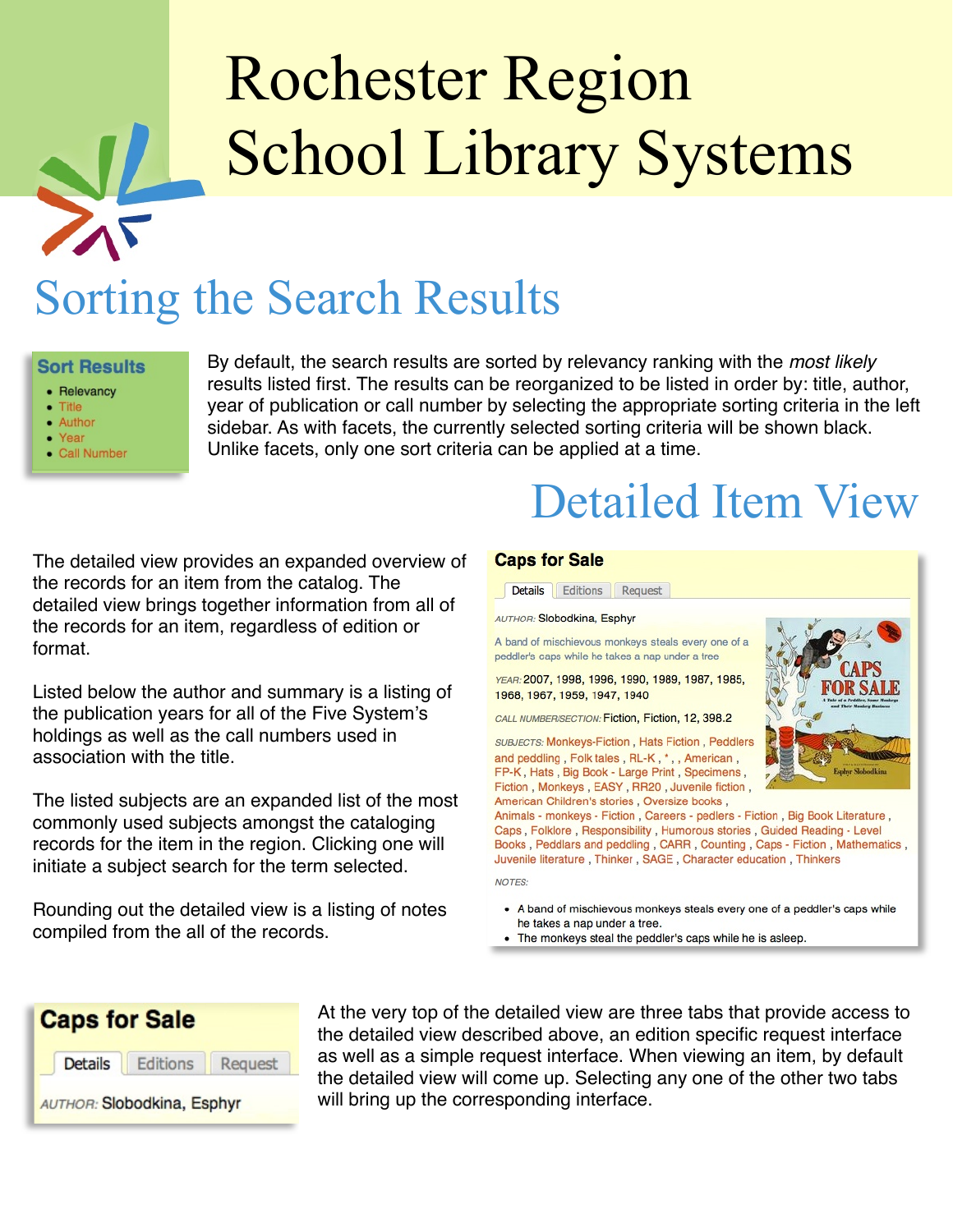## The Editions Page



Each Editions page for an item will provide a complete listing of all the editions held by libraries across the region. Editions will be grouped by Publisher and Year of Publication, with each grouping showing the associated ISBN's and the holding libraries with a link to each library's MARC record. A specific edition of an item can be requested by clicking the button located at the bottom of each edition grouping.

All requests, whether a quick request from the search results, a request for a specific edition, or clicking the Request tab on the detailed item view, will bring up the request interface.

Each request is comprised of three elements: a Borrower Note, the Lender, and a Lender Note.

The Borrower Note is only viewable by the library making the request and will most often be used to denote the borrowing student or teacher.

The Lender is the school from which the item is being requested. Making a quick request or clicking the request tab will randomly select a holding library from within the same BOCES. Of course another library can be selected if desired from the dropdown interface. Edition specific requests will list a holding library of that particular edition and should not be changed.

## Making a Request

| <b>Request for Caps for sale</b>                                          |
|---------------------------------------------------------------------------|
| Editions<br><b>Details</b><br>Load<br>Request                             |
| <b>Title: Caps for sale</b><br><b>Author: Slobodkina, Esphyr</b>          |
| <b>Borrower Note:</b>                                                     |
|                                                                           |
| This will be visible by only you and others at your library.<br>Lender: * |
| $\div$<br>Greece Parkland (3)                                             |
| <b>Lender Note:</b>                                                       |
|                                                                           |
| This will be visible to the lending library.<br><b>Request</b>            |

The Lender Note is only viewable by the library the

request is being sent to and can be used to personalize the request by including a variety of information including: greetings and thanks, length of time needed and other specialized needs.